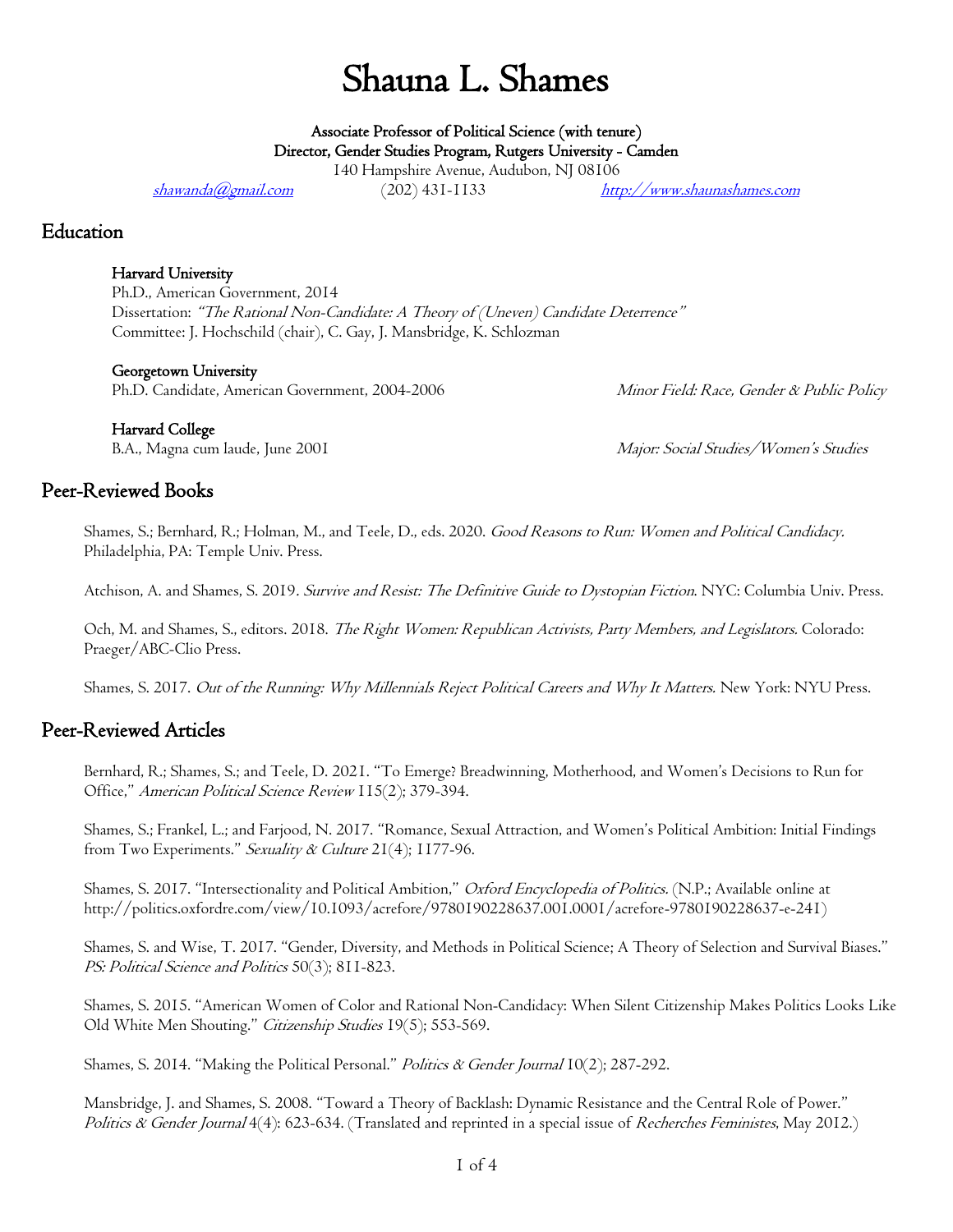Williams, J. and Shames, S. 2004. "Mother's Dreams: Abortion & the High Price of Motherhood." University of Pennsylvania Law Review 6 (4): 818-843

Shames, S. 2003. "The Un-Candidates: Gender & Outsider Signals in Women's Political Ads." Women & Politics Journal 25  $(1/2)$ : 115-146.

## Peer-Reviewed Book Chapters

Burns, N.; Schlozman, K.; Jardina, A.; Shames, S.; and Verba, S.: 2017. "What Happened to the Gender Gap in Participation?," in Banaszak and McCammon, 100 Years of the Nineteenth Amendment. NY: Oxford University Press.

Schlozman, K.; Verba, S.; Brady, H.; and Shames, S. 2012. "What, if Anything, is to be Done?" In Schlozman, Verba, and Brady, The Un-Heavenly Chorus: Unequal Political Voice in America. Princeton: Princeton University Press.

Shames, S.; Kuo, D.; and Levine, K. 2011. "Culture War?: A Closer Look at the Role of Religion, Denomination, and Religiosity in U.S. Public Opinion on Multiple Sexualities." In Rayside, D. and Wilcox, C., eds. Faith, Politics, and Sexual Diversity in Canada and the U.S. Toronto: U. of BC Press.

Shames, S. 2010. "The Status of Women in Leadership in Political Science." In K. O'Connor, ed. Gender and Women's Leadership: A Reference Handbook. Washington, DC: Sage Press

Sapiro, V. and Shames, S. 2009. "The Gender Basis of Public Opinion." In Norrander, B. and Wilcox, C., eds. Understanding Public Opinion, 3<sup>rd</sup> Edition. Washington, DC: CQ Press.

Shames, S. 2009. "At the Intersection of Inequalities." In King, G; Schlozman, K., and Nie, N., eds. The Future of Political Science: 100 Perspectives. New York: Routledge Taylor Frances Press.

Goss, K. and Shames, S. 2008. "Pathways to Child Care Policy." In Gelb, J and Palley, M.L., eds. Women and Politics Around the World. ABC-CLIO Press.

Wilcox, C.; Brewer, P.; Lake, C., and Shames, S. 2007. "'If I Bend This Far I Will Break?': Public Opinion on Same-Sex Marriage." In Wilcox, C. and Rimmerman, C., eds. *The Politics of Same-Sex Marriage*. Chicago: University of Chicago Press

# Academic Presentations / Conferences

"What Has Happened to the Gender Gap in Political Participation?," with Nancy Burns, Ashley Jiardina, Sara Morrell, and Kay Schlozman. To be presented at the annual meeting of the American Pol. Sci. Assn. (virtual), October 2021.

"Which Women Run? Breadwinning and Income in Elite Women's Candidacy Decisions," with R. Bernhard and D. Teele. Paper presented at the American Politics Workshop, Columbia University, NY. April 2018.

"Gender Differences in Political Ambition among Elite Young People of Color." Paper presented at the annual meeting of the American Pol. Science Assn. San Francisco, CA. September 2015.

"Barriers and Solutions to Increasing Women's Political Power." Paper presented for The Women Effect Symposium, Sponsored by SSN (Scholars Strategy Network) and the Rockefeller and Wyss Foundations. Cambridge, MA, Feb. 2015.

"Redefining the Stonewall: When and Why the Gay Rights Movement Adopted Marriage Equality as its Top Priority," with D. Manella (thesis advisee). Paper presented at the New England Pol. Science Assn's annual meeting. Woodstock, VT. April 2014.

"Sex Scandals as Windows of Opportunity for Women Candidates?" with D. Wittmer. Prepared for presentation at the American Political Science Association's annual meeting. New Orleans, LA. August/September 2012 (note: event cancelled).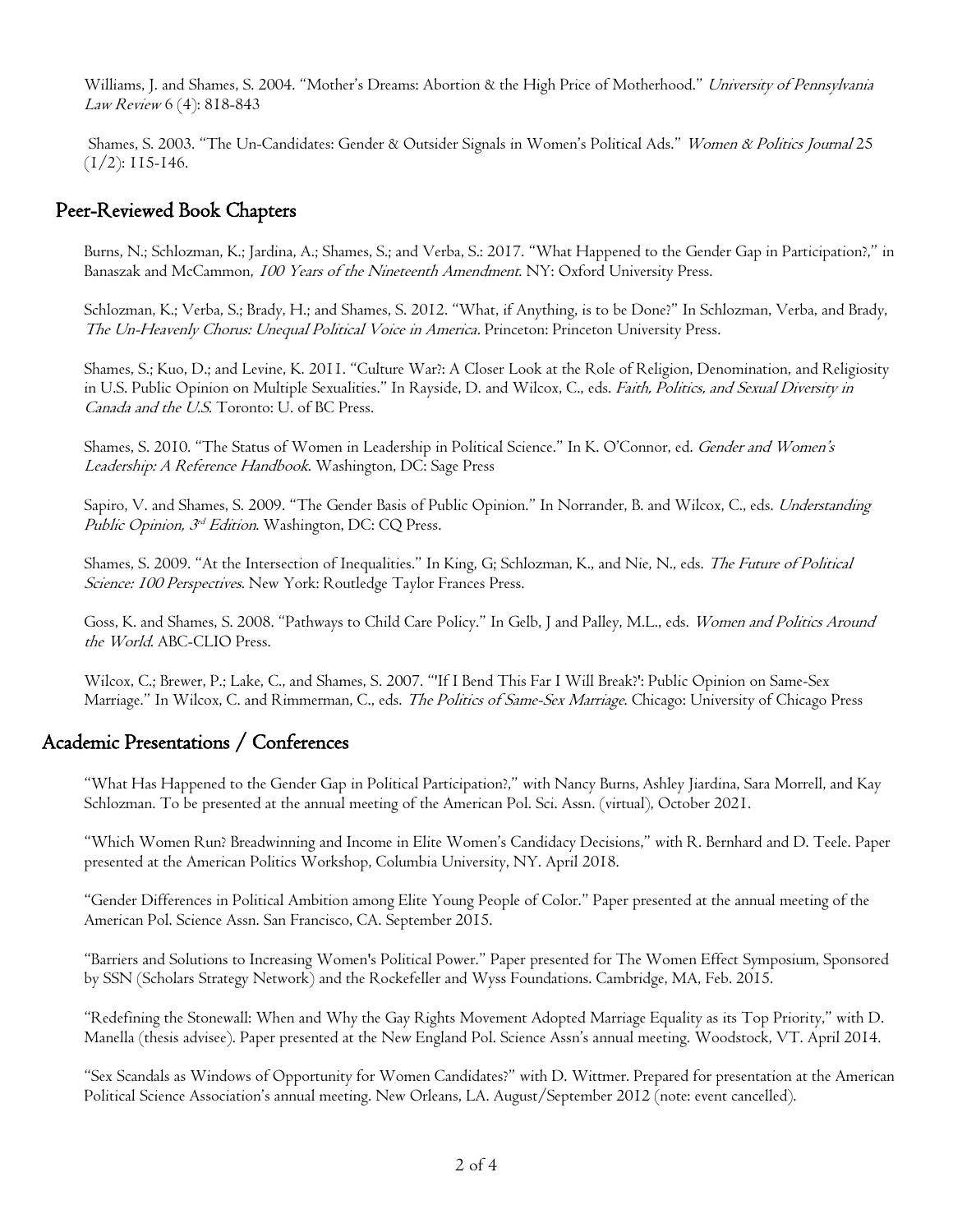"Backlash & the Faultlines of Masculinity" Paper delivered at Berea College, Kentucky, as part of the Women's Studies Department's weekly "Peanut Butter and Gender" speaker series. 2008.

"Raising Money, Raising Hackles: Polarization of the Abortion Debate through Fundraising Techniques" Conference paper presented at the Southern Political Science Association's annual meeting, January. Atlanta, GA. 2006.

"The Gender Consciousness of Conservative Women." Co-authored with Clyde Wilcox and Carin Larson Robinson. Conference paper, presented at American Political Science Association's annual meeting, August. Washington DC. 2005.

"Mobilizing Backlash: Interest Groups' Response to Supreme Court Decisions" Conference paper presented at Midwest Political Science Association's annual meeting, March. Palmer House Hilton: Chicago, IL. 2005.

# Advocacy/Reports/Non-Profit Research (selected)

"Is South Jersey Getting its Fair Share of Public Goods?," Research Report for the Walter Rand Institute, 2015 "Clearing the Primary Hurdle for Republican Women," Research Report for Political Parity/Hunt Alternatives, 2015 "Benchmarking Women's Leadership," Research Report for The White House Project, 2009 "Women, News, and Political Participation," Research Report for the Shorenstein Center, Harvard University, 2007 "Women and Politics Worldwide," Research Report for the Salzburg Global Seminar, 2004 "Ending Discrimination against Family Caregivers," co-authored with Joan Williams and Raja Kudchadkar, Research Report for

the Work/Life Law Center, 2003

#### Fellowships, Grants, and Awards

Rutgers Research Council, internal university grant to promote faculty research, for 2021-22 Chancellor's Award for Teaching Excellence, Rutgers-Camden, 2018 Chancellor's Award for Research Creativity, Rutgers-Camden, 2018 "Best Club Adviser," for Political Science (undergraduate) Society, Rutgers Camden, 2018 Digital Teaching Fellow Training, Rutgers-Camden Office of Information Technology, 2016 Research Fellowship, RAND Institute, Rutgers-Camden, research on South Jersey, 2015 Dissertation Fellowship, Ash Center for Democratic Governance, Harvard Kennedy School, 2012-13 Research Grant for Data Collection, Institute for Quantitative Social Science at Harvard, 2010 Research Grant for Data Collection, Taubman Center for Local Governance, Harvard Kennedy School of Government, 2010 Hoopes Prize in Social Science, Undergraduate Senior Thesis: "Women's Political Advertising," 2001, Harvard College

#### Teaching

Assistant & Associate Professor, Rutgers University-Camden (NJ), 2014-Present: "Public Opinion & Voting Behavior," "Honors Sem.: Social Movements," "Research Design," "Quantitative Methods," "The American Presidency," "The 2016 Elections," "Dystopian Government," "Introduction to American Politics," "Politics of Minority Groups," "Political Methodology," "Women & U.S. Politics," "Intro to Politics 101"

Instructor, Harvard University (MA), 2013: "Women in U.S. Politics" (and TA for various courses)

Instructor, Berea College (KY), 2009-2010: "Introduction to Women's Studies," "Riding the Waves of Feminism," "What Can Futuristic Fiction Teach Us about Ourselves, Now?," "In Their Own Words: Race, Class, Gender, and Appalachia" (2010)

#### Professional Activities & Service

Media commentator for local NBC & CBS affiliates on politics and elections; op-ed contributor, various news outlets (links available at [www.shaunashames.com](http://www.shaunashames.com/) )

President-Elect/President, "Organized Section on Women and Politics Research," American Political Science Association [APSA] (2016-2019); served also on the Women & Politics Section's Best Book Committee, 2016